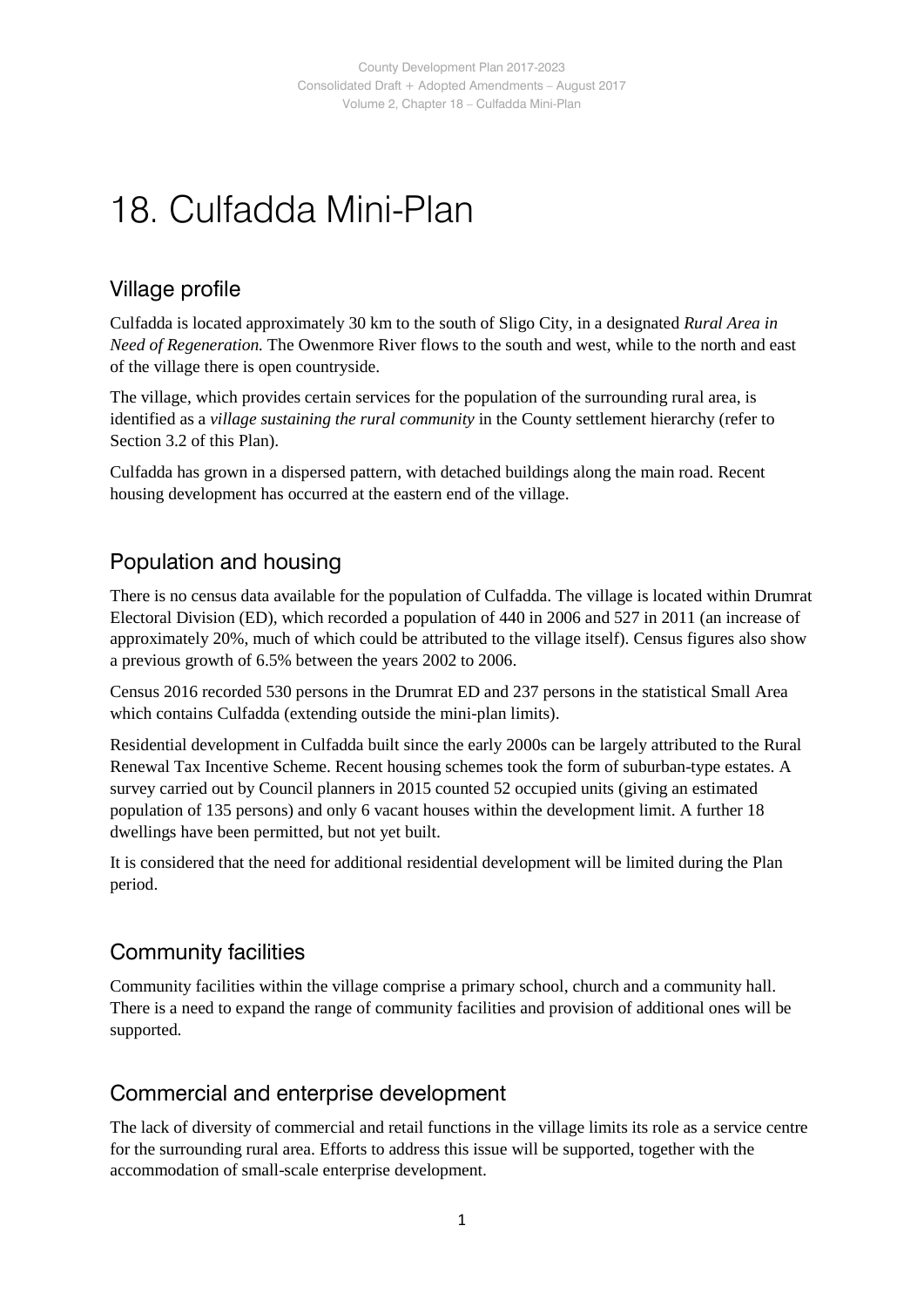#### Infrastructure

The water supply comes from Culfadda Group Water Scheme. The wastewater treatment plant has a design capacity of 150 PE. No works have been proposed by Irish Water in relation to this scheme.

## **Objectives**

**Note:** These objectives must be considered in conjunction with the policies and objectives contained in Volume 1 and the general policies for mini-plans contained in Chapter 1 of Volume 2 of this Plan.

It is an objective of Sligo County Council to:

### 18.1 Natural heritage and open space

- **A.** Support improved access to the Owenmore River by encouraging the provision of open space and pedestrian walkways/cycle routes as indicated on the Objectives Map and by requiring the provision of such links in conjunction with the development of any adjoining lands.
- **B.** Support the provision of a landscaped public park on site OS-1.

### 18.2 Built heritage and streetscape

**A.** Seek the protection and conservation of the following Protected Structures:

**RPS 427** Culfadda Bridge, Cloonshanbally Td

## 18.3 Circulation and parking

**A.** Require the provision of pedestrian links (as shown on the Objectives Map) between the village and surrounding natural amenities (woodland area, Owenmore River), and to/between the school, church and community hall. The provision of such links will be required in conjunction with the development of any adjoining lands.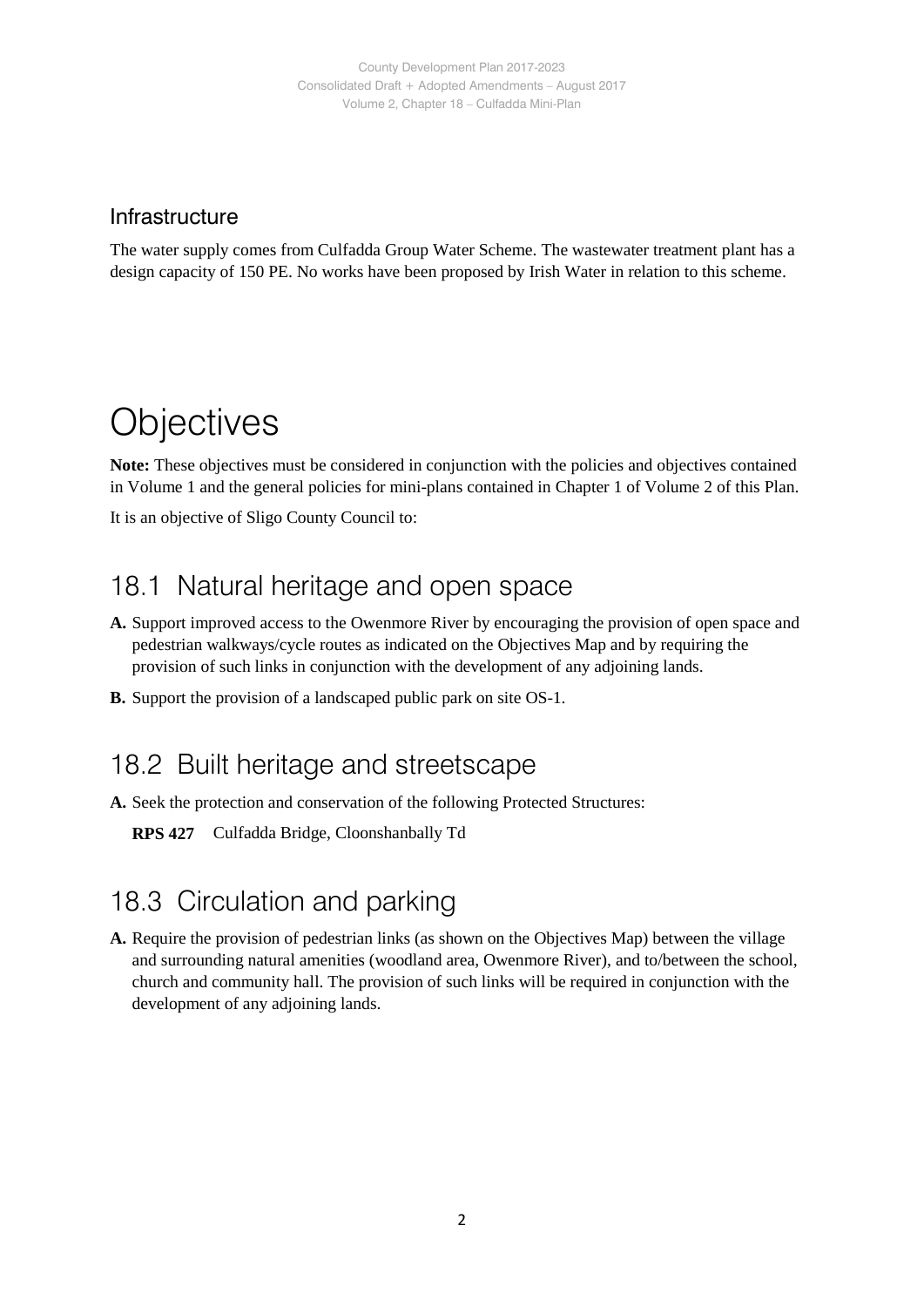## 18.4 Village-centre mixed-use zones

- **A.** Support the consolidation of the village centre area. However, the established dispersed pattern of development should not be eroded with an excessive use of terraced buildings along the Main Street.
- **B.** Require any development between the Main Street and the Owenmore River to provide access and surveillance along the proposed open space and pedestrian walkway. Co-ordinated development of the backlands area will be required in this regard.
- **C.** Any development on site VC-1 should:
	- $\Box$  be planned on the basis of a coordinated masterplan approach;
	- $\Box$  create a coherent and attractive streetscape, particularly when viewed from the north-eastern approach to the village;
	- $\Box$  locate car-parking and other service areas/facilities around the wastewater treatment plant and to the rear of buildings.
- **D.** Development of the village centre lands around site OS-1 should overlook this green area and associated walkways.

### 18.5 Business and enterprise

**A.** Support the provision of small-scale business and enterprise units on suitable sites, accommodating uses that are compatible with surrounding development.

## 18.6 Community facilities

**A.** Reserve lands to the north-west of the school to allow for its expansion and/or the provision of other community facilities. The shared use of services and resources will generally be supported on these lands.

### 18.7 Wastewater treatment

**A.** A buffer zone shall apply in the vicinity of the existing wastewater treatment plant site. Development within this zone may be restricted or prohibited in the interest of public health and the protection of residential amenities. The extent of development restrictions in each case will be assessed at planning application stage.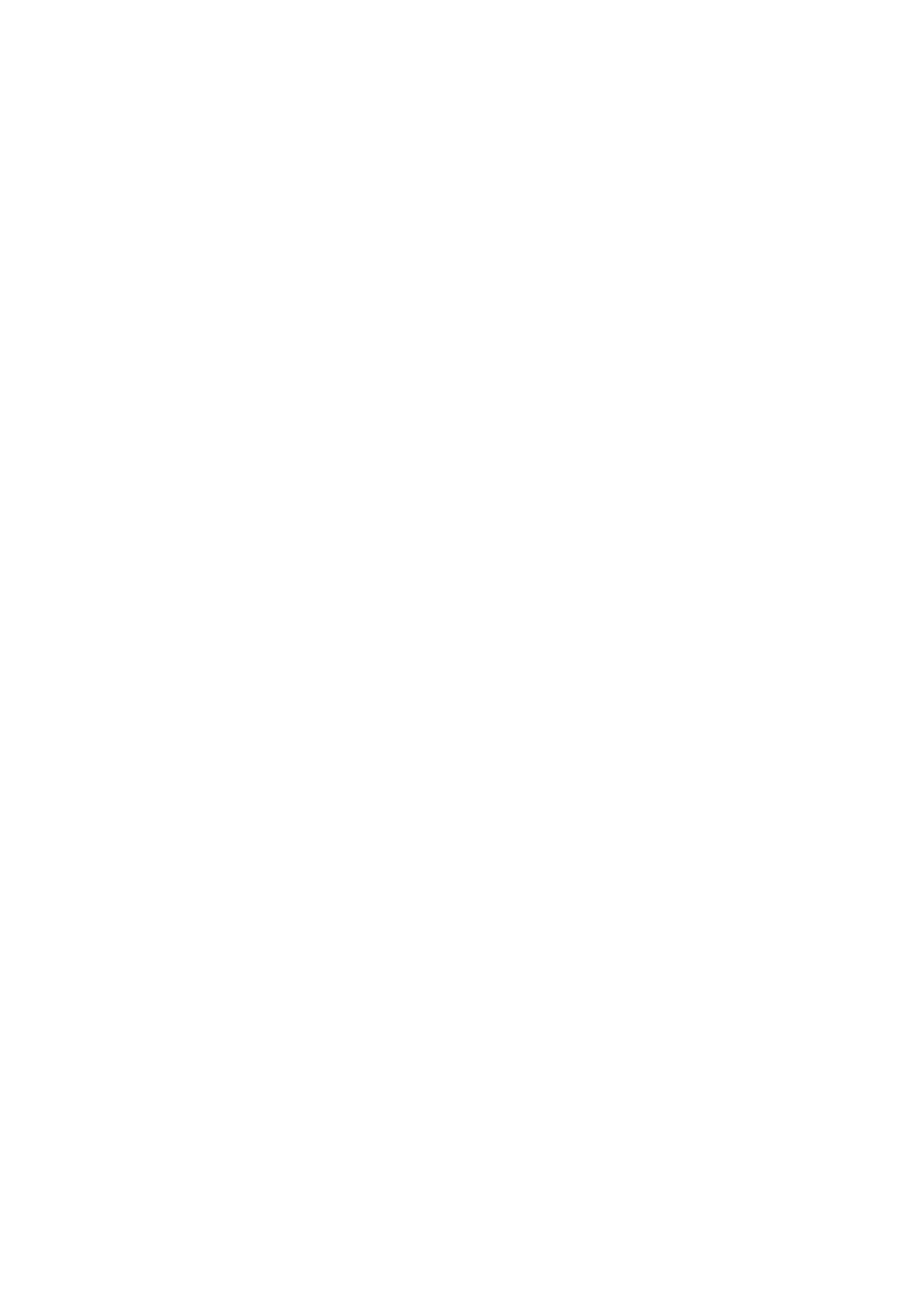

# Culfadda Zoning Map

plan limit development limit residential uses mixed uses community facilities open space public utility green belt

**ISBN**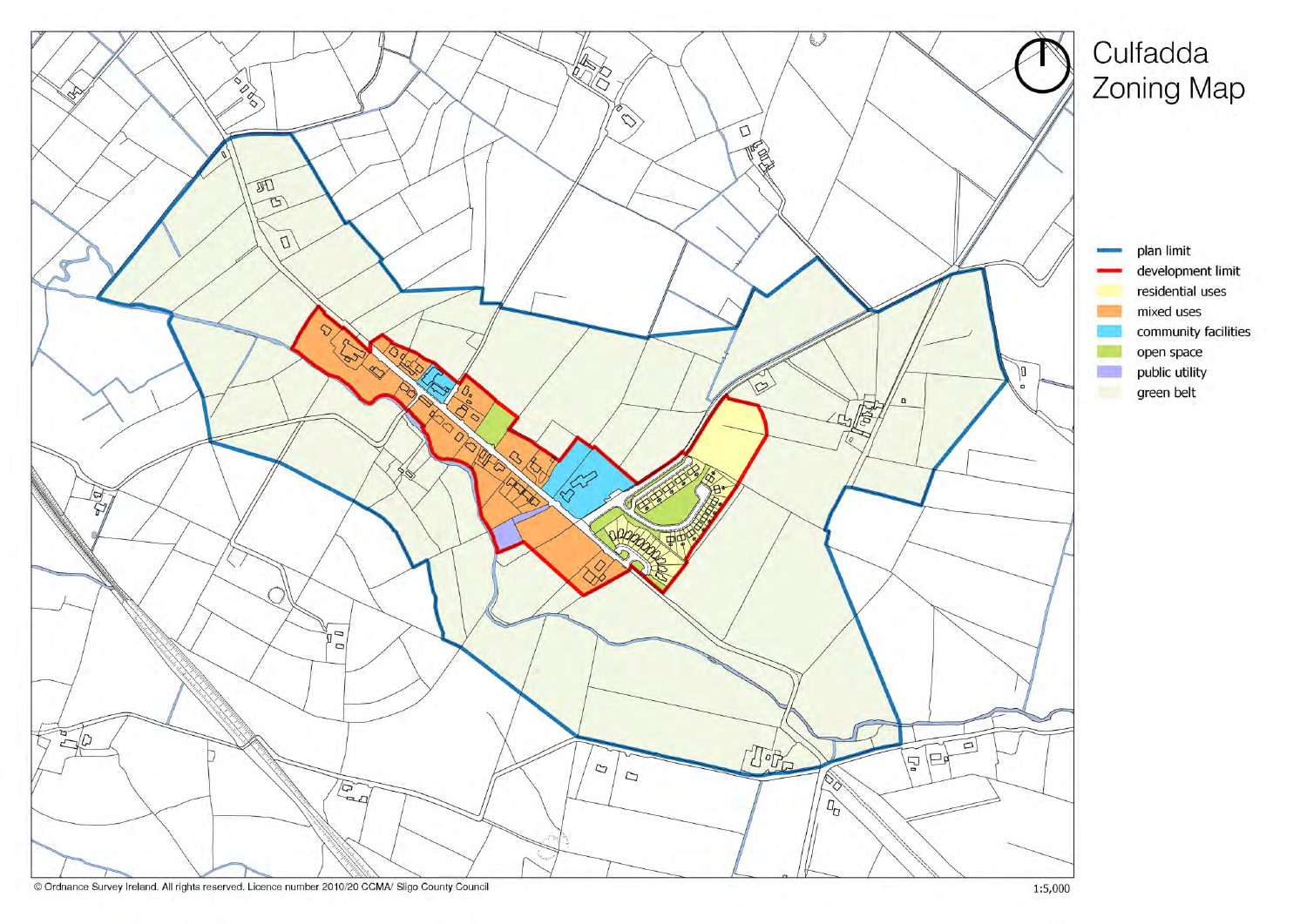# Culfadda Zoning detail





© Ordnance Survey Ireland. All rights reserved. Licence number 2010/20 CCMA/ Sligo County Council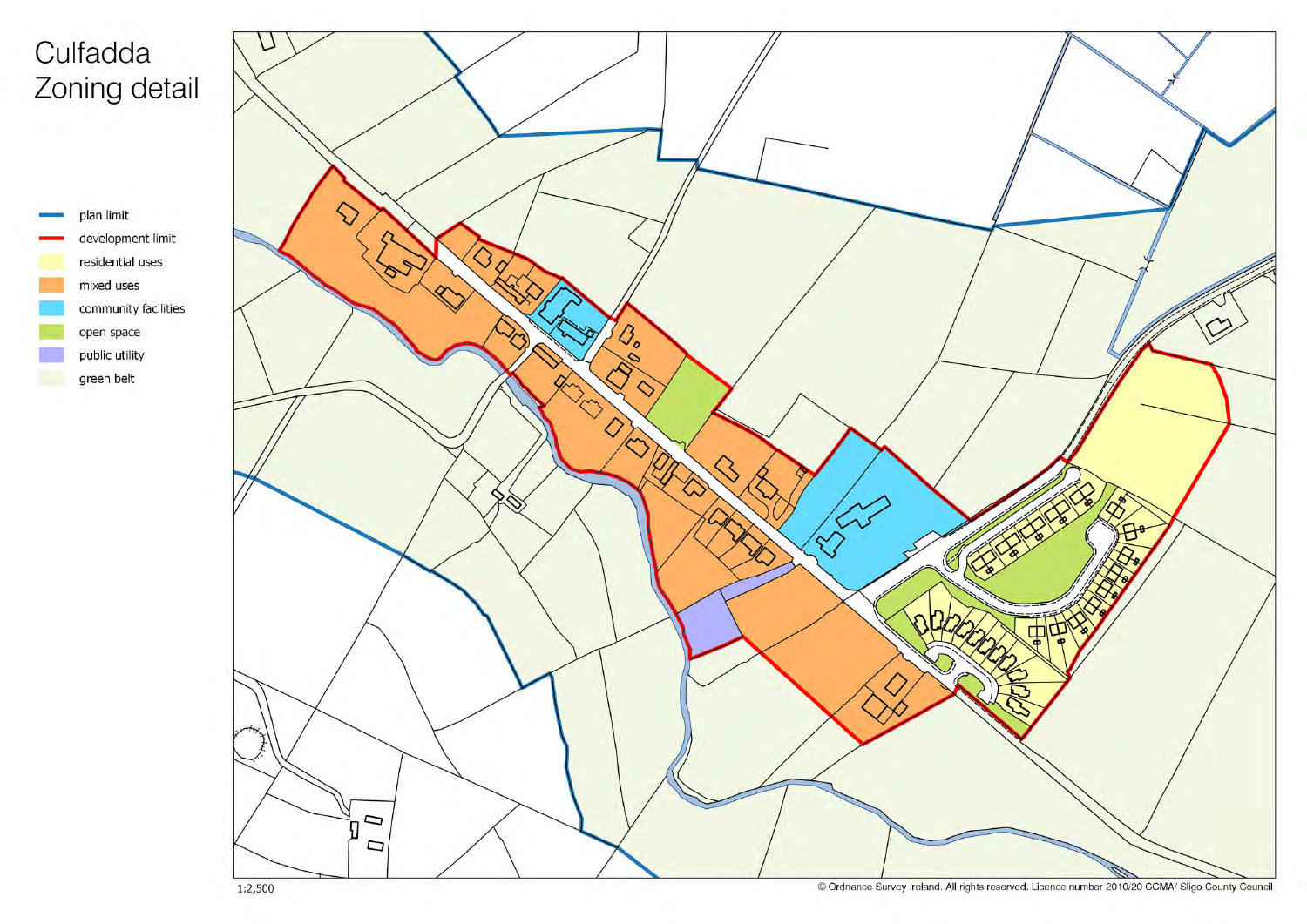